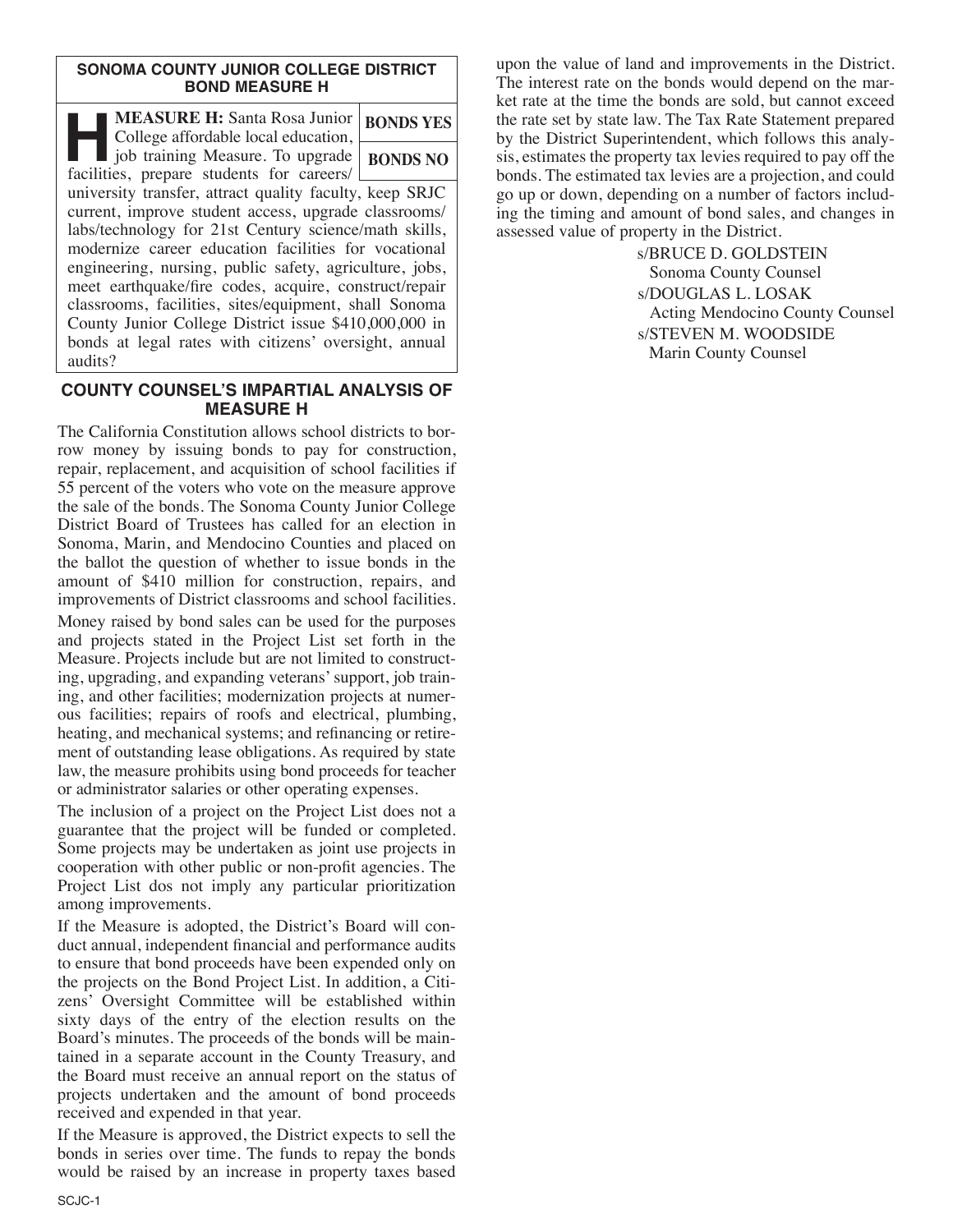# **TAX RATE STATEMENT FOR BOND MEASURE H**

# **SONOMA COUNTY JUNIOR COLLEGE DISTRICT**

To: The voters voting in the November 4, 2014 election on the question of the issuance of \$410,000,000 General Obligation Bonds of the Sonoma County Junior College District.

You are hereby notified in accordance with Section 9401 of the Elections Code of the State of California of the following:

- 1. The best estimate from official sources of the tax rate which would be required to be levied to fund principal and interest payments during the first fiscal year after the first sale of bonds (Fiscal Year 2015-2016), based on assessed valuations available at the time of the election and taking into account estimated future growth, is the following: \$.02500 per \$100 of assessed valuation, which equates to \$25.00 per \$100,000.
- 2. The best estimate from official sources of the tax rate which would be required to be levied to fund principal and interest payments during the first fiscal year after the last sale of bonds (Fiscal Year 2021-22) based on assessed valuations available at the time of the election and taking into account estimated future growth, is as follows:  $\bar{\$}.02500$  per \$100 of assessed valuation, which equates to \$25.00 per \$100,000.
- 3. The best estimate from official sources of the highest tax rate which would be required to be levied to fund principal and interest payments on the bonds and an estimate of the year in which that rate will apply, based on assessed valuations available at the time of the election and taking into account estimated future growth, is as follows: \$.02500 per \$100 of assessed valuation, which equates to \$25.00 per \$100,000 in every year.

The attention of all voters is directed to the fact that the foregoing information is based upon projections and estimates only. The actual tax rates and the years in which they will apply may vary from those presently estimated, due to variations from these estimates in the timing of bond sales, the amount of bonds sold and market interest rates at the time of each sale, and actual assessed valuations over the term of repayment of the bonds. The date of sale and the amount of bonds sold at any given time will be determined by the District based on its need for construction funds and other factors. The actual interest rates at which the bonds will be sold will depend on the bond market at the time of sale. Actual future assessed valuations will depend upon the amount and value of taxable property within the District as determined by the County Assessor in the annual assessment and the equalization process. Accordingly, the actual tax rates and the years in which such rates are applicable may vary from those presently estimated as above stated.

> s/FRANK CHONG Superintendent/President Sonoma County Junior College District

## **ARGUMENT IN FAVOR OF BOND MEASURE H**

Vote YES on H to upgrade Santa Rosa Junior College, address overcrowding, and prepare students to attend fouryear universities and to succeed in 21st-century careers.

SRJC is a vital community resource and must stay current. Half of our local high school graduates rely on SRJC for affordable higher education right here in Sonoma County. As the cost of attending a university in California has skyrocketed, more students are relying on community colleges for some or all of their education. This measure will help provide local high school graduates access to highquality, affordable college options.

Local high school graduates need to take courses toward a four-year college degree closer to home. Stronger partnerships with California State University, University of California and other colleges will allow students to take university courses at community college locations.

SRJC classrooms and laboratories are overcrowded and out of date, which has limited students' access to the courses they need. This measure would enable SRJC to better serve more students into the future. If we don't pass Measure H today, these problems will get worse and more expensive to fix.

This measure will support training in public safety, nursing and healthcare, manufacturing and engineering, science, information and communication, technology, automotive and diesel mechanics, agriculture, and others. SRJC must upgrade outdated classrooms, laboratories, and facilities like science and math buildings first constructed in 1955.

Measure H has tough accountability requirements to protect taxpayers:

All of the funds from this measure will be spent to improve SRJC – not one penny can be taken by the state government, and Sacramento politicians will have no say in how these funds are used. Annual financial audit and independent citizen oversight will ensure funds are used as promised.

Join us in voting Yes on H to upgrade SRJC!

Visit www.FriendsofSRJC.org.

s/DANTE B. BENEDETTI

Chairman, Clover Storretta Farms

s/GAYE LeBARON

Alumnus/Columnist/Historian

s/ALBERT MAGGINI

Retired Trustee

s/WILLIE TAMAYO

Co-Founder, La Tortilla Factory

SANTA ROSA CHAMBER OF COMMERCE

s/Jonathan Coe

President/CEO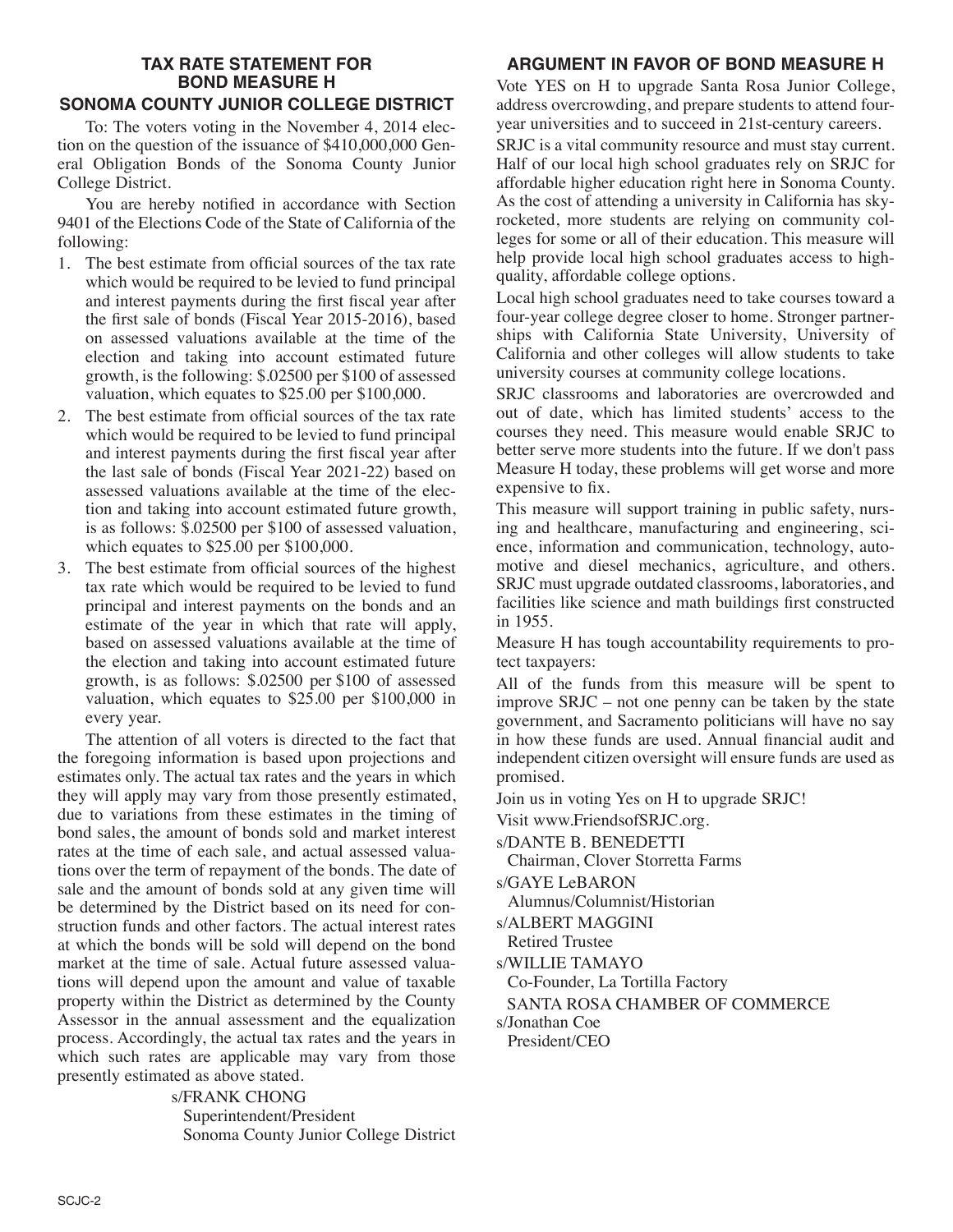### **REBUTTAL TO ARGUMENT IN FAVOR OF BOND MEASURE H**

We acknowledge SRJC is a vital community resource and that it has financial challenges. However, taxpayers have a right to expect college administrators to manage their resources so they will not need to raise taxes through bond sales every time a roof or heating system needs replacing. The JC has not performed a reserve study and does not have a fund dedicated for replacement of major building components. As a result of our discussion with SRJC, the administration committed to perform a reserve study; however, they have not accepted the idea of funding basic replacements except through tax increases. The JC operated for over 60 years without raising taxes through bond sales to finance facility upgrades. After a \$251 million bond measure a scant twelve years ago, SRJC officials are back asking for \$410 million more. With an unpaid balance of \$175 million on the 2002 bonds, now is not the time for more debt.

In 2002 voters were not told that these bonds were just the first of multiple installments. To the contrary, voters were told in the official ballot argument that the bonds would "meet the needs of the college for the 21st Century". We regret that Measure H also does not adequately provide for replacement reserves.

Voters rightly expect college officials to be accountable for spending decisions and make full and transparent disclosure about their financing needs. We encourage SRJC to come back next election cycle with a long term plan for maintaining their facilities.

### s/JACK ATKIN

President, Sonoma County Taxpayers' Association s/DAN DRUMMOND Executive Director, Sonoma County Taxpayers' Association s/TIMOTHY J. HANNAN Vice President, Sonoma County Taxpayers' Association s/ROY D. THYLIN Secretary/Treasurer, Sonoma County Taxpayers' Association

# **ARGUMENT AGAINST BOND MEASURE H**

Measure H is a whopping \$410 million bond measure. If passed, it will become the largest Sonoma County bond issuance ever. And it comes on the heels of Measure A, the SRJC's \$251 million bond that in 2002 was then the largest Sonoma County bond ever issued. With a still unpaid balance of \$175 million remaining from Measure A, Measure H is a lot of debt to pile on top of existing debt.

But there's more to this story than the sheer volume of debt involved. The question yet to be answered is why is the college coming back for so much more money so soon? Voters were promised in 2002 that Measure A would build facilities like the new parking garage, library and culinary arts center. We were further promised that Measure A would replace and modernize existing structures on both the Santa Rosa and Petaluma campuses. In fact, the official argument in support of Measure A promised that Measure A would meet the needs of the college for the 21st Century. Why when, are we having this same discussion a mere twelve years later?

It gets better. Voters in 2002 were further led to believe that Measure A would qualify for matching state funds. Voters were not told, however, that the availability of any matching funds was contingent upon California voters approving a \$13 billion state-wide bond measure in a later election. Withholding information from voters is a breach of the public trust that cannot go unchallenged.

Voters are entitled to know the whole story. We are entitled to an honest assessment from college officials, both as to how far our money will go and of any hidden requirements lurking in the background. If voters don't demand the truth, who will? Vote No on Measure H.

s/DANIEL A. DRUMMOND s/ROY D. THYLIN s/TIMOTHY J. HANNAN s/BRYANT R. MOYNIHAN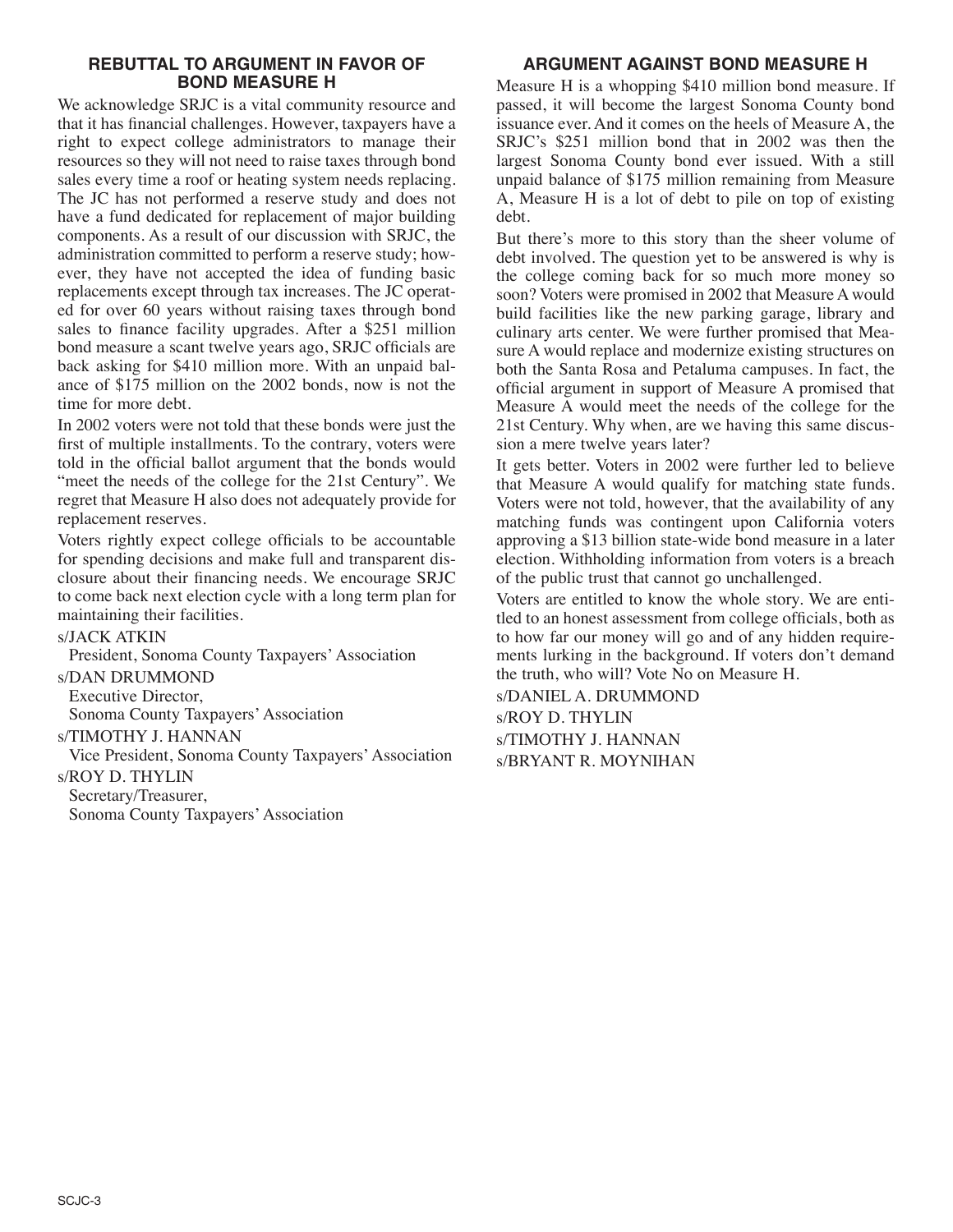### **REBUTTAL TO ARGUMENT AGAINST BOND MEASURE H**

Sonoma County voters passed Measure A, the only previous bond in SRJC's 96-year history, with almost 70% support. The independent citizens' oversight committee and annual, public audits show Measure A funds were wellused to repair aging SRJC classrooms and buildings and expand educational access. Completed projects included Doyle Library; Plover Hall; Petaluma Campus expansion; Bertolini Student Center; Burdo Culinary Center; technology upgrades and network infrastructure. A recent refinancing saved taxpayers millions and reduced tax rates by more than 15%. Measure A was a terrific success – even winning an award from the Sonoma County Taxpayers Association.

Today, as our beloved and well-used local college nears 100 years old, Measure H is essential: it's time to tackle remaining repairs and upgrades to the deteriorating classrooms and buildings that have served our community for many decades, such as SRJC's math and science classrooms and labs, which date from the 1950's.

SRJC also needs critical upgrades to vocational and instructional technology. The world – and Sonoma County – have changed tremendously since 2002, when Measure A passed. Measure H is needed to prepare students for fouryear colleges and rewarding careers in fields like public safety, nursing and healthcare, manufacturing, engineering, science, information technology, mechanics, agriculture, and many others. Classrooms, labs and technology must be upgraded to provide modern career skills and training.

That's why people from all walks of life, including leaders in business, agriculture, healthcare and K-12 education are rallying behind Measure H.

Vote Yes on H to upgrade and improve SRJC!

www.FriendsofSRJC.org

s/PAMELA S. CHANTER

Measure A Chair, Citizen Bond Oversight Committee s/STEVE BOLMAN

Superintendent, Petaluma City Schools

s/JOHN BALLETTO

Vineyard Owner

s/CYNTHIA L. MURRAY

CEO, North Bay Leadership Council

s/C. WILLIAM REINKING

Retired Exchange Bank Executive

# **FULL TEXT OF BOND MEASURE H**

RESOLUTION NO. 17-14 RESOLUTION OF THE BOARD OF TRUSTEES OF THE SONOMA COUNTY JUNIOR COLLEGE DIS-TRICT ORDERING AN ELECTION, AND ESTAB-LISHING SPECIFICATIONS OF THE ELECTION **ORDER** 

WHEREAS, the Board of Trustees (the "Board") of the Sonoma County Junior College District (the "District") has determined that certain educational facilities, infrastructure and equipment at each of the District's campuses need to be constructed, renovated, acquired and equipped in a fiscally prudent manner to attract and retain high-quality faculty, maintain Santa Rosa Junior College as a valuable community resource that provides an affordable, local education, offering career and support facilities for students who desire to learn in-demand job skills or transfer to four-year universities; and

WHEREAS, since more than half of all local high school graduates rely on Santa Rosa Junior College, and since the costs of attending a U.C. and State college are becoming so expensive, more than six times that of attending a community college, more students are relying on community colleges, such as Santa Rosa Junior College, and the high quality, affordable college options they provide; and

WHEREAS, in today's economic times and competitive job environment, the District must continue providing important training and education for local residents entering the workforce for new professions and income opportunities, as well as for local students to earn college credits, certifications and job skills all at a reasonable price; and

WHEREAS, military veterans are an increasing percentage of the Santa Rosa Junior College student body and they need better access to job placement programs and facilities, as well as training or retraining as they re-enter the civilian workforce; and

WHEREAS, notwithstanding ongoing efforts to obtain facility money from the State of California (the "State"), the State has been unable to provide the District with sufficient funding for the District to adequately improve Santa Rosa Junior College for all its students; and

WHEREAS, the Board has received a draft of the Master Strategic Capital Projects Plan, which has been prepared to assist the District focus on projects which best prepare students for the 21st Century; and

WHEREAS, the Board has received information regarding the feasibility of a local bond measure and the District's bonding capacity; and

WHEREAS, a local measure will help provide funds that cannot be taken away by the State to expand Santa Rosa Junior College's ability to offer graduates of local area high schools an opportunity to takes courses toward a 4-year college degree closer to home, support local job training efforts and strengthen existing partnerships with Cal State Universities and the University of California; and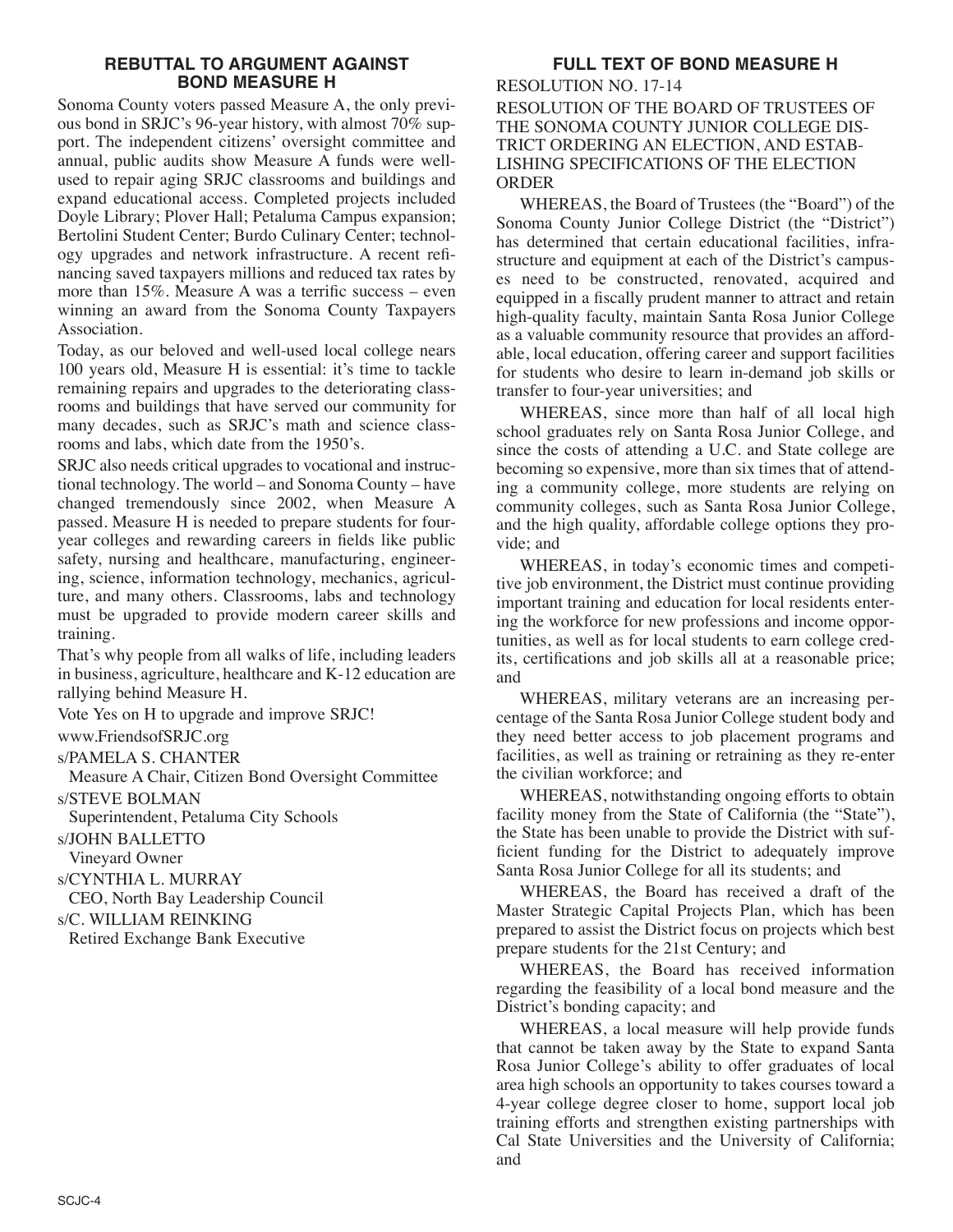WHEREAS, such a local measure will include mandatory taxpayer protections, including an independent citizens' oversight of all funds and mandatory annual financial audits to ensure funds are spent only as authorized; and

WHEREAS, the Board and District has solicited stakeholder and community input on priorities from students, faculty, staff, business and civic leaders, and the community; and

WHEREAS, in the judgment of the Board, it is advisable to provide additional funding to prepare local students and veterans for transfer to four-year colleges and universities, and/or successful jobs and careers, by means of a general obligation bond, issued in a financially prudent manner, and that such projects be undertaken in compliance with all laws relating to open and public bidding; and

WHEREAS, Proposition 46, approved by the voters of the State of California on June 3, 1986 ("Proposition 46"), amended Section 1(b) of Article XIIIA of the California Constitution by adding a provision which exempts from the 1% of full cash value limitation, those *ad valorem* taxes used to pay for debt service on any bonded indebtedness for the acquisition or improvement of real property approved on or after July 1, 1978, by two-thirds of the votes cast by voters voting on the proposition; and

WHEREAS, on November 7, 2000, the voters of California approved the Smaller Classes, Safer Schools and Financial Accountability Act ("Proposition 39") which reduced the voter threshold for *ad valorem* tax levies used to pay for debt service on bonded indebtedness to 55% of the votes cast on a community college district general obligation bond; and

WHEREAS, concurrent with the passage of Proposition 39, Chapter 1.5, Part 10, Division 1, Title 1 (commencing with Section 15264) of the Education Code (the "Act") became operative and established requirements associated with the implementation of Proposition 39; and

WHEREAS, the Board desires to make certain findings herein to be applicable to this election order and to establish certain annual financial audit requirements, standards of financial accountability and citizen oversight which are contained in Proposition 39 and the Act and to further phase the issuance of bonds so that the Board is satisfied that priority projects have been successfully completed before any more bonds are sold; and

WHEREAS, the Board determines that, in accordance with Opinion No. 04-110 of the Attorney General of the State of California, the restrictions in Proposition 39, which prohibit any bond money from being wasted or used for inappropriate administrator salaries and other operating expenses of the District shall be strictly enforced by the District's Citizens' Oversight Committee; and

WHEREAS, pursuant to Education Code Section 15270, based upon a projection of assessed property valuation, the Board has determined that, if approved by voters, the tax rate levied to meet the debt service requirements of the bonds proposed to be issued will not exceed the Proposition 39 limits per year per \$100,000 of assessed valuation of taxable property; and

WHEREAS, the Board now desires to authorize the filing of a tax rate statement and an appropriate ballot argument in favor of the proposition to be submitted to the voters at the election; and

WHEREAS, pursuant to the California Elections Code, it is appropriate for the Board to request consolidation of the election with any and all other elections to be held on Tuesday, November 4, 2014, and to request each of the Sonoma County Registrar of Voters, the Mendocino County Registrar of Voters, and the Marin County Registrar of Voters to perform certain election services for the District; and

WHEREAS, in the judgment of the Board, it is advisable to request each of the Sonoma County Registrar of Voters, the Mendocino County Registrar of Voters, and the Marin County Registrar of Voters to call an election pursuant to Proposition 39 on the question of whether general obligation bonds shall be issued and sold on behalf of the District for purposes set forth below.

NOW THEREFORE, THE BOARD OF TRUSTEES OF THE SONOMA COUNTY JUNIOR COLLEGE DIS-TRICT DOES HEREBY RESOLVE, DETERMINE AND ORDER AS FOLLOWS:

Section 1. That the Board, pursuant to Education Code Sections 15100 *et seq*., Sections 15264 *et seq*. and Government Code Section 53506, hereby requests each of the Sonoma County Registrar of Voters, the Mendocino County Registrar of Voters and the Marin County Registrar of Voters to call an election under the provisions of Proposition 39 and the Act and submit to the electors of the District the question of whether bonds of the District in the aggregate principal amount of \$410,000,000 (the "Bonds") shall be issued and sold to raise money for the purposes described in Exhibits "A" and "B" hereto. Both exhibits are directed to be printed in the voter sample ballot pamphlet.

Section 2. That the date of the election shall be November 4, 2014.

Section 3. That the purpose of the election shall be for the voters in the District to vote on a proposition, a copy of which is attached hereto and marked Exhibit "A" and incorporated by reference herein, containing the question of whether the District shall issue the Bonds to pay for improvements to the extent permitted by such proposition. In compliance with Proposition 39 and the Act, the ballot proposition in Exhibit "A" is subject to the following requirements and determinations:

(a) the proceeds of the sale of the Bonds shall only be used for the purposes set forth in the ballot measure and not for any other purpose, including faculty and administrator salaries and other college operating expenses;

(b) that the Board, in compliance with Proposition 39, and in establishing the projects set forth in Exhibit "B", evaluated the student safety, increasing enrollment, class size, class availability, Veterans support, information technology and the job training needs of the District;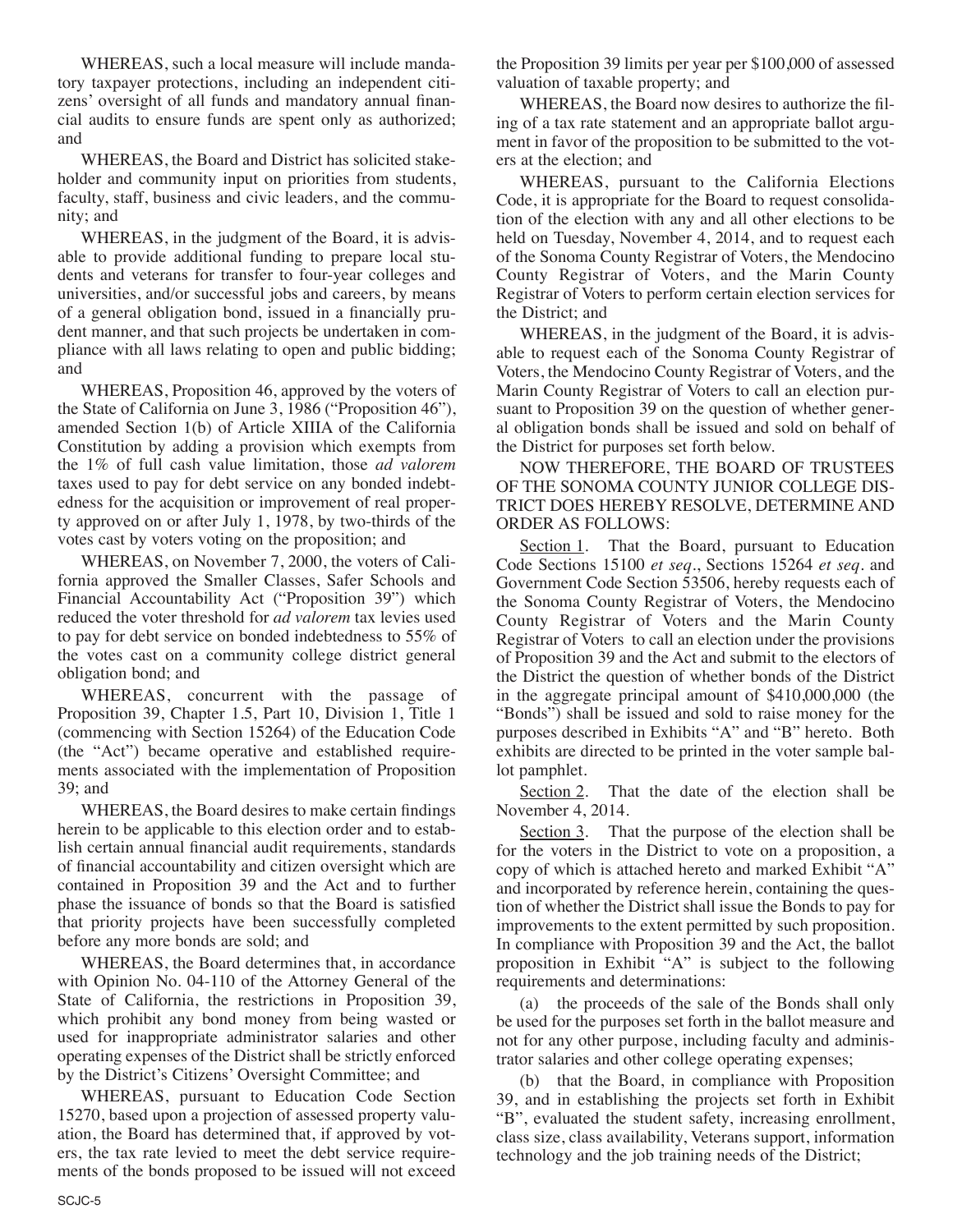(c) that the Board will cause to be conducted an annual, independent performance audit to ensure that the Bond moneys are expended for the projects identified in Exhibits " $A$ " and " $B$ <sup>"</sup> hereto;

(d) that the Board will cause an annual, independent financial audit of the proceeds from the sale of Bonds to be conducted until all of the Bond proceeds have been expended and accounted for;

(e) that the Board will cause the appointment of a Citizens' Oversight Committee in compliance with Education Code Section 15278 no later than 60 days after the Board enters the election results in its minutes pursuant to Education Code Section 15274. The Citizens' Oversight Committee shall initially consist of at least seven (7) members and at no time consist of less than seven (7) members, with the possible exception of brief periods to fill any unexpected vacancies. The Citizens' Oversight Committee may not include any employee or official of the District or any vendor, contractor or consultant of the District. The Citizens' Oversight Committee shall include, among others, the following: One (1) member who is active in a business organization representing the business community located within the District; One (1) member who is active in a senior citizens' organization; One (1) member who is active in a bona fide taxpayer association. In furtherance of its specifically enumerated purposes, the Citizens' Oversight Committee may engage in any of the following activities relating solely and exclusively to the expenditure of the Proposition 39 bond proceeds:

(i) Receive and review copies of the annual, independent financial and performance audits performed by independent consultant(s);

(ii) Inspect District facilities and grounds to ensure that Proposition 39 bond revenues are expended in compliance with applicable law;

(iii) Receive and review copies of all scheduled maintenance proposals or plans developed by the District;

(iv) Review efforts of the District to maximize Proposition 39 bond revenues by implementing costsaving programs;

(f) that the tax levy authorized to secure the bonds of this election shall not exceed the Proposition 39 limits per \$100,000 of taxable property in the District when assessed valuation is projected by the District to increase in accordance with Article XIIIA of the California Constitution;

(g) that prior to the issuance of any bonds for projects authorized by the measure, the Board shall determine that no bonds were being issued with a term longer than the useful life of the projects or equipment financed; and

(h) that prior to the issuance of the bonds, the District shall consider the impact of proposed projects on possible partnerships with Sonoma County area employers to fill job training and placement needs, so that local students can qualify for local jobs.

Section 4. That the authority for ordering the election is contained in Education Code Sections 15100 *et seq*., 15340 *et seq*. and 15264 *et seq*. and Government Code Section 53506.

Section 5. That the authority for the specifications of this election order is contained in Section 5322 of the Education Code.

Section 6. That the Sonoma County Registrar of Voters, the Sonoma County Board of Supervisors, the Mendocino County Registrar of Voters, the Mendocino County Board of Supervisors, the Marin County Registrar of Voters, and the Marin County Board of Supervisors are hereby requested to consolidate the election ordered hereby with any and all other elections to be held on November 4, 2014 within the District.

Section 7. That this Resolution shall stand as the "order of election" to each of the Sonoma County Registrar of Voters, the Mendocino County Registrar of Voters, and the Marin County Registrar of Voters to call an election within the boundaries of the District on November 4, 2014.

Section 8. That the Secretary of the Board is hereby directed to deliver a certified copy of this Resolution to each of the Sonoma County Registrar of Voters, the Mendocino County Registrar of Voters, and the Marin County Registrar of Voters no later than August 8, 2014.

Section 9. That the bonds may be issued pursuant to Section 15300 *et seq*. of the Education Code or pursuant to Section 53506 of the Government Code. The maximum rate of interest on any bond shall not exceed the maximum rate allowed by Education Code Sections 15140 to 15143, as modified by Government Code Section 53531. The Board approves the filing of a tax rate statement and primary and rebuttal arguments, as appropriate, and directs their publication in accordance with the requirements of the Elections Code.

Section 10. That the Board requests the governing body of any such other political subdivision, or any officer otherwise authorized by law, to partially or completely consolidate such election and to further provide that the canvass be made by any body or official authorized by law to canvass the returns of the election, and that the Board consents to such consolidation. The Board further authorizes the submission of a tax rate statement and primary and rebuttal arguments, as appropriate, to be filed with each of the Sonoma County Registrar of Voters, the Mendocino County Registrar of Voters and the Marin County Registrar by the established deadlines.

Section 11. Pursuant to Section 5303 of the Education Code and Section 10002 of the Elections Code, the Boards of Supervisors of Sonoma County, Mendocino County and Marin County are requested to permit the respective Registrar of Voters to render all services specified by Section 10418 of the Elections Code relating to the election, for which services the District agrees to reimburse each of Sonoma County, Mendocino County, and Marin County. Such services will include the publication of a Formal Notice of School Bond Election and the mailing of the sample ballot and tax rate statement (described in Section 9401 of the Elections Code) pursuant to the terms of Section 5363 of the Education Code and Section 12112 of the Elections Code.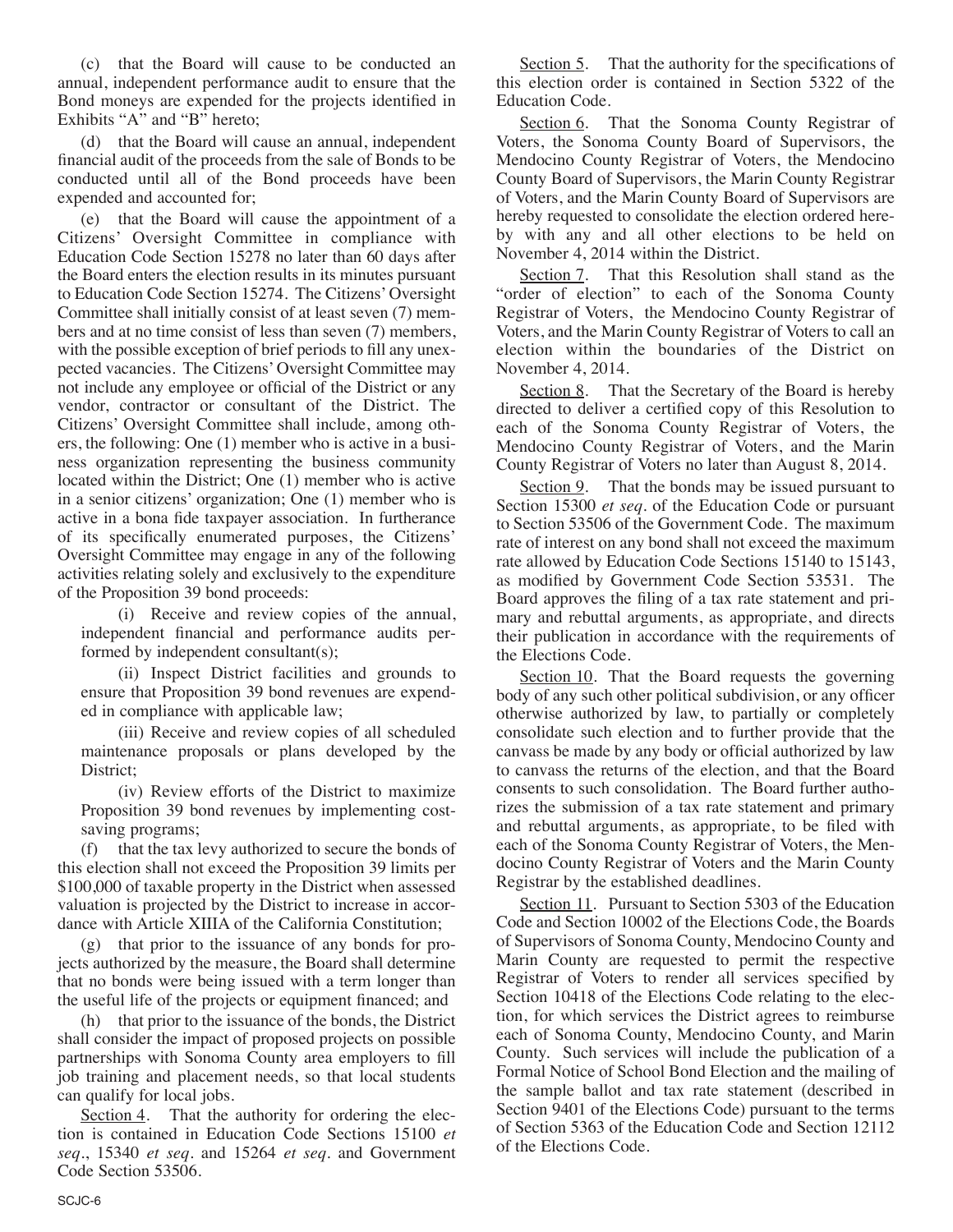#### **RESOLUTION NO. 17-14**

The foregoing resolution was moved by Trustee Terry Lindley seconded by Trustee Don Edgar, and adopted on July 22, 2014 by the following roll call vote:

| Trustee            |                          | Vote                |
|--------------------|--------------------------|---------------------|
|                    | Trustee B. Robert Burdo  | Aye                 |
|                    | Trustee Richard W. Call  | Aye                 |
|                    | Trustee Kathleen Doyle   | Aye                 |
| Trustee Don Edgar  |                          | Aye                 |
| Trustee Jeff Kunde |                          | Aye                 |
|                    | Trustee W. Terry Lindley | Aye                 |
|                    | Trustee Don Zumwalt      | Aye                 |
| Ayes: 7            | Noes: $0$                | Absent/Abstaining 0 |

### BOARD OF TRUSTEES OF THE SONOMA COUNTY JUNIOR COLLEGE DISTRICT

s/JEFF KUNDE

President, Board of Trustees

I, Dr. Frank Chong, do hereby certify that the foregoing is a true and correct copy of Resolution No. 17-14, which was duly adopted by the Board of Trustees of the Sonoma County Junior College District at meeting thereof held on the 22nd day of July, 2014.

Attest:

s/FRANK CHONG

Secretary, Board of Trustees

I, B. Robert Burdo, clerk, do hereby certify that the foregoing is a true and correct copy of Resolution No. 17-14, which was duly adopted by the Board of Trustees of the Sonoma County Junior College District at meeting thereof held on the 22nd day of July, 2014.

Attest:

s/B. ROBERT BURDO Clerk, Board of Trustees

STATE OF CALIFORNIA (1)

SONOMA COUNTY (1)

#### **EXHIBIT A**

) ss

"**SANTA ROSA JUNIOR COLLEGE AFFORDABLE LOCAL EDUCATION, JOB TRAINING MEASURE.** To upgrade facilities, prepare students for careers/university transfer, attract quality faculty, keep SRJC current, improve student access, upgrade classrooms/labs/technology for 21st Century science/math skills, modernize career education facilities for vocational engineering, nursing, public safety, agriculture, jobs, meet earthquake/ fire codes, acquire, construct/repair classrooms, facilities, sites/equipment, shall Sonoma County Junior College District issue \$410,000,000 in bonds at legal rates with citizens' oversight, annual audits?"

Bonds – Yes Bonds – No

### **EXHIBIT B**

FULL TEXT BALLOT PROPOSITION SONOMA COUNTY JUNIOR COLLEGE DISTRICT BOND MEASURE ELECTION NOVEMBER 4, 2014 "**SANTA ROSA JUNIOR COLLEGE AFFORDABLE LOCAL EDUCATION, JOB TRAINING MEASURE**. To upgrade facilities, prepare students for careers/university transfer, attract quality faculty, keep SRJC current, improve student access, upgrade classrooms/labs/technology for 21st Century science/math skills, modernize career education facilities for vocational engineering, nursing, public safety, agriculture, jobs, meet earthquake/ fire codes, acquire, construct, repair classrooms, facilities, sites/equipment, shall Sonoma County Junior College District issue \$410,000,000 in bonds at legal rates with citizens' oversight, annual audits?"

Bonds – Yes Bonds – No

### **PROJECT LIST**

The Board of Trustees of the Sonoma County Junior College District, to be responsive to the needs of its community, evaluated Santa Rosa Junior College's urgent and critical facility needs, and its capacity to provide local area students and veterans with support facilities, an affordable education and prepare them for success in college and careers. **Job training**, career technical education, safety, enrollment, class size and class offerings, and information and computer technology infrastructure were each considered, in developing the scope of projects to be funded. In identifying the scope of projects, the Board has developed a Master Strategic Capital Projects Plan (June 2014), incorporated herein by reference, which **prioritized** facilities available to support an **affordable education** for **local area students**, help veterans prepare to reenter the workforce, offer **career technical education** in skilled trades, and **workforce job training**, so that Santa Rosa Junior College remains an effective place for learning and training. In the course of developing the Project List, public input was received from many constituents. It was concluded that if these facility needs were not addressed now, the Santa Rosa Junior College would be unable to remain competitive in preparing students for **jobs** in high demand industries and **university transfer**. The Board concluded that the longer they waited to repair and upgrade the several campuses of Santa Rosa Junior College, the more expensive it would be. **In upgrading facilities, the Board of Trustees determines that Santa Rosa Junior College MUST:**

- **(i) Provide better access to an AFFORDABLE, LOW-COST, HIGH QUALITY EDUCATION closer to home for local students which is needed to successfully transfer to four-year universities; and**
- **(ii) TRAIN LOCALSTUDENTS for LOCALJOBS AND CAREERS in healthcare, public safety, agriculture and building trades, as high school graduates should not have to leave their community to get the skilled training they need for these local industries; and**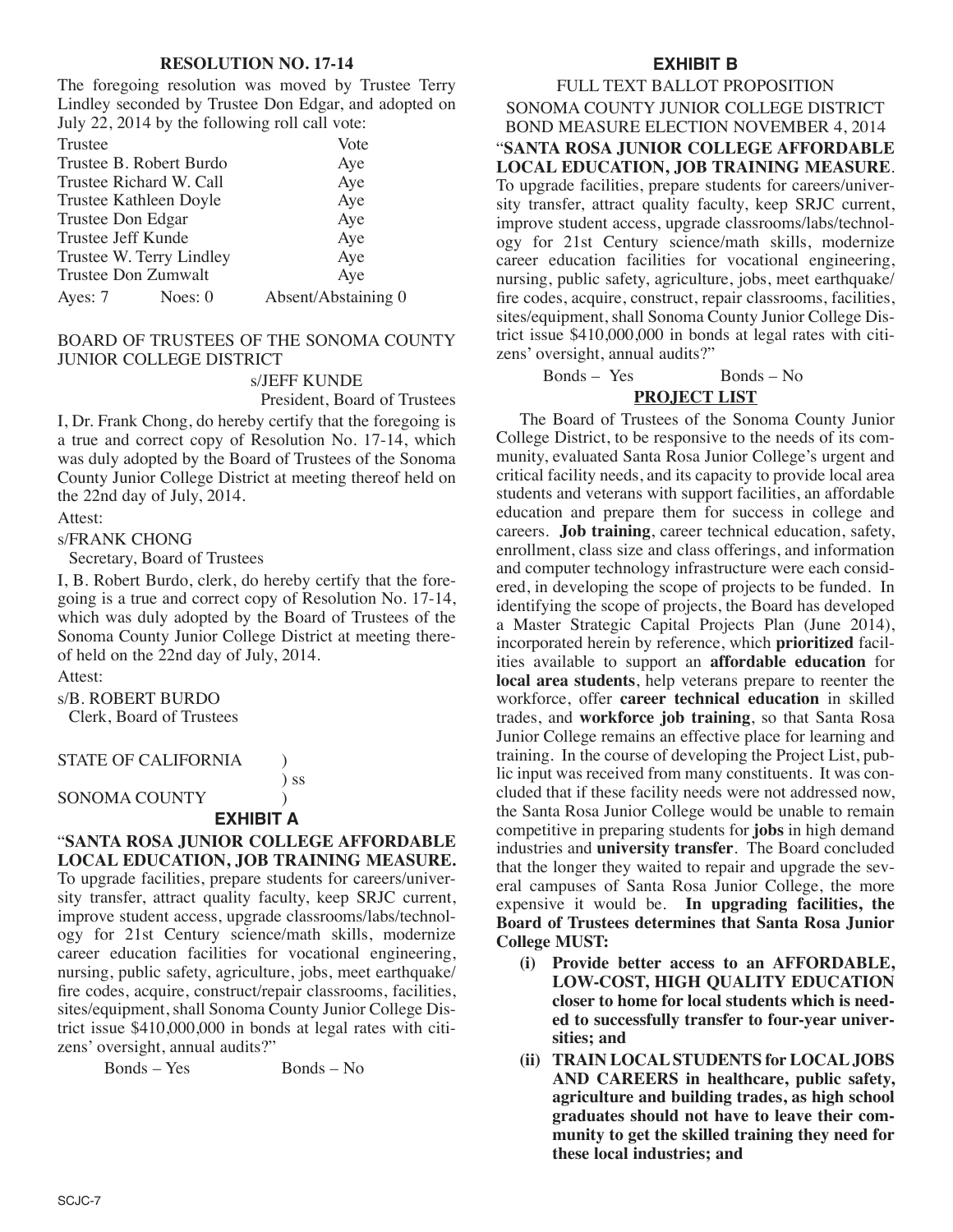- **(iii) Provide training and workforce preparation education for students of all ages, including in public safety, nursing and health care, auto mechanics, building trades, science, technology, agriculture and others; and**
- **(iv) Provide classrooms and laboratories for a growing enrollment so that Santa Rosa Junior College can better serve more students today and in the future; and**
- **(v) Adhere to stringent FISCAL ACCOUNT-ABILITY safeguards including:**
	- **(a) REQUIRE ANNUAL FINANCIAL AUDITS,**
	- **(b)Require citizens' oversight of all funds,**
	- **(c) No funds will be used for administrators' salaries and pensions,**
	- **(d)ALL FUNDS WILL BE SUBJECT TO LO-CAL CONTROL AND WILL REMAIN LO-CAL WITH SANTA ROSA JUNIOR COL-LEGE.**

The following types of projects are authorized to be undertaken at Santa Rosa Junior College:

### **Academic Facility and Technology Upgrade Projects to Help Students, Active Military and Veterans Transfer to Four-Year Universities or be Trained for Today's Jobs**

**Goal and Purpose: Ensuring students and veterans are either prepared for transfer to University of California or the State college systems or trained for in-demand, good paying jobs are major objectives of Santa Rosa Junior College.**

**Veterans are an increasing percentage of the Santa Rosa Junior College student body. This measure will upgrade and expand veteran support facilities and job training to ensure that the growing number of returning service members receive the support they need as they re-enter the civilian workforce or seek to transfer to a four-year college to earn their degrees.**

**Santa Rosa Junior College provides essential job training and workforce preparation for students of all ages – and the demand for career education is growing steadily. This measure will support workforce training and education in public safety, nursing and health care, auto mechanics, building trades, science, technology, agriculture, and many others. High school graduates should not have to leave their community to get the skilled training they need for these local industries.**

- **• Upgrade and expand facilities (some dating back to the 1950's) for career training in wellpaying careers and transfer to universities.**
- **• Provide career technical education in fields such as vocational engineering, welding, auto mechanics and building trades.**
- Modernize and expand job training centers for nursing and other health care fields.
- Keep instructional technology updated over time.
- Expand course offerings, classrooms and instructional facilities in core academic classes, by build-

ing a new Santa Rosa Lab and Classroom Complex.

- **• Expand facilities for veterans to provide career training and support services to returning veterans seeking training or retraining to reenter the workforce.**
- Upgrade outdated science, math and computer labs and expand College facilities providing instruction in Science, Technology, Engineering and Math (STEM).
- Upgrade outdated job-training classrooms, labs and equipment to provide all students with opportunities to learn job skills, by modernizing the 34 yearold Lounibos building.
- **• Upgrade classroom technology to provide instruction that gives students 21st Century skills.**
- Upgrade and replace technology systems used for job training and retraining programs.
- Improve laboratories to prepare students to work in the fast-growing local job market of information technology and engineering.
- Update 50-year old Bailey Hall and Button Building.
- Expand math and science complex to train students in fields such as engineering, biology, chemistry and other sciences, by constructing a new Science-Mathematics Building.
- Expand Public Safety Training Center in Windsor to support police, emergency medical care and fire science programs.
- Expand classroom capacity at Petaluma campus, particularly for science, engineering and health science instruction.

**Repair and Construction Projects to Provide Greater Access to an Affordable Education**

**Goal and Purpose: Since the cost of attending a public university has risen to as much as six (6) times that of attending Santa Rosa Junior College, students rely on Santa Rosa Junior College to save as much as \$35,000 in tuition on their way to a four-year degree. Therefore, keeping the College's facilities upgraded will help ensure that our local community college can provide our high school graduates and other local residents with access to high-quality, affordable college options closer to home.**

**This measure will update outdated 50- to 60- year-old classrooms, laboratories and facilities that need important health and safety upgrades. This includes repairing leaky roofs and deteriorating electrical, plumbing, heating, and mechanical systems, helping to avoid even more expensive repairs down the road.**

- Repair aging roofs, and upgrade disabled accessibility, electrical and plumbing systems.
- Improve heating, ventilation, insulation, doors, lighting, and windows to increase energy efficiency and save money; install alternative energy systems.
- Upgrade outdated electrical systems and wiring for computer technology and Internet access.
- Renovate, repair or replace outdated laboratories,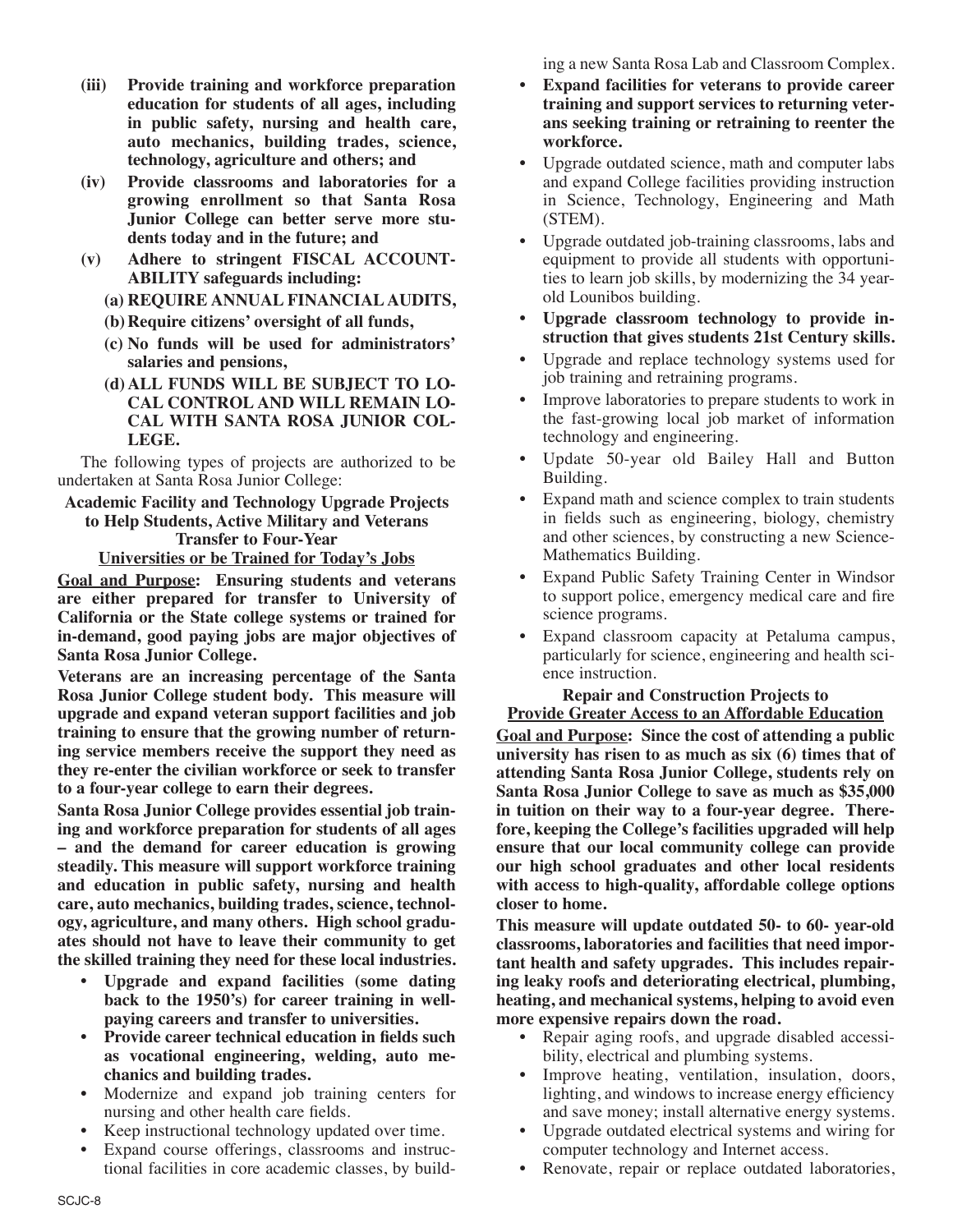classrooms, training centers and support facilities.

- Ensure facilities **meet earthquake and fire safety codes.**
- Expand and modernize the automotive technology center with newer equipment to teach students how to repair modern cars and trucks, including computerized parts.

### \* \* \* **FISCAL ACCOUNTABILITY**

This bond measure has strict accountability requirements including (a) an independent Citizens' Oversight Committee with representation from throughout our region; (b) annual financial audits to make sure money is being spent as promised; (c) no money from this measure will go towards salaries or pensions, and (d) all money will stay local and cannot be taken by Sacramento politicians.

1. NO ADMINISTRATOR SALARIES. PROCEEDS FROM THE SALE OF THE BONDS AUTHORIZED BY THIS PROPOSITION SHALL BE USED ONLY FOR THE ACQUISITION, CONSTRUCTION, RECON-STRUCTION, REHABILITATION, OR REPLACE-MENT OF SCHOOL FACILITIES, INCLUDING THE FURNISHING AND EQUIPPING OF SCHOOL FACIL-ITIES, AND NOT FOR ANY OTHER PURPOSE, INCLUDING TEACHER AND COLLEGE ADMINIS-TRATOR SALARIES, PENSIONS AND OTHER OPER-ATING EXPENSES.

2. **FISCAL ACCOUNTABILITY. THE EXPEN-DITURE OF BOND MONEY ON THESE PROJECTS IS SUBJECT TO STRINGENT FINANCIAL AC-COUNTABILITY REQUIREMENTS. BY LAW, PERFORMANCE AND FINANCIAL AUDITS WILL BE PERFORMED ANNUALLY, AND ALL BOND EXPENDITURES WILL BE MONITORED BY AN INDEPENDENT CITIZENS' OVERSIGHT COM-MITTEE TO ENSURE THAT FUNDS ARE SPENT AS PROMISED AND SPECIFIED. THE CITIZENS' OVERSIGHT COMMITTEE MUST INCLUDE, AMONG OTHERS, REPRESENTATION OF A BONA FIDE TAXPAYERS ASSOCIATION, A BUSI-NESS ORGANIZATION AND A SENIOR CITIZENS ORGANIZATION. NO DISTRICT EMPLOYEES OR VENDORS ARE ALLOWED TO SERVE ON THE CITIZENS' OVERSIGHT COMMITTEE.**

- 3. BOND ISSUANCE LIMITS.
	- (a) No bonds shall be issued until the Board has identified projects to be funded.
	- (b) Bonds must be phased in over time so that project success can be determined before more bonds are issued.
	- (c) Bonds must have a term not longer than the useful life of the project or equipment being financed.
	- (d) The availability of State and Federal matching funds shall be considered in selecting projects.

The listed projects will be completed as needed. Each project is assumed to include its share of furniture, equipment, architectural, engineering, and similar planning costs, program/project management, staff training expenses and a customary contingency. In addition to the listed projects stated above, authorized projects also include the acquisition of a variety of instructional, maintenance and operational equipment, including the reduction or retirement of outstanding lease obligations and interim funding incurred to advance fund projects from payment of the costs of preparation of all facility planning, facility studies, assessment reviews, facility master plan preparation and updates, environmental studies (including environmental investigation, remediation and monitoring), design and construction documentation, and temporary housing of dislocated college activities caused by construction projects. In addition to the projects listed above, repair, renovation and construction projects may include, but not be limited to, some or all of the following: renovation of student and staff restrooms; replace aging electrical and plumbing systems; repair and replacement of heating and ventilation systems; upgrade of facilities for energy efficiencies, including photovoltaic/solar installations; repair and replacement of worn-out and leaky roofs, windows, walls doors and drinking fountains; removal of outdated buildings and construction of new classrooms and support buildings; installation of wiring and electrical systems to safely accommodate computers, technology and other electrical devices and needs; upgrade facilities to meet current earthquake safety standards; repair and replacement of fire alarms, emergency communications and security systems; install phone tower system in case of emergencies; improve roadway crossings and signage; upgrading, resurfacing, replacing or relocating of hard courts, fields, turf and irrigation systems; upgrade classrooms; build or upgrade facilities for math, physical sciences, and horticulture; upgrade/construct parking lots/garages; repair, upgrade and install interior and exterior lighting systems; replace water and sewer lines and other plumbing systems; construct, upgrade or expand a health sciences and public safety training center, student union, veterans' support facility, hospitality and agri-science center, allied career technical center, industrial technology building, physical sciences building, foreign language, humanities buildings, physical education and aquatic facilities, administrative offices, 54 year-old maintenance yard/warehouse/building, outdoor education labs, instructional buildings, science and technology building, athletic fields, parking lots, turf; improve water conservation and energy efficiency; at the Petaluma campus, expand the science complex and renovate and expand the student services center; at the Shone Farm, improve classrooms, labs and student housing; expand the Southwest Santa Rosa Center; replace outdated security systems; replace existing window systems with energy-efficient systems to reduce costs; improve insulation, weatherproofing and roofs to reduce costs; improve access for the disabled; install and repair fire safety equipment, including alarms, smoke detectors, sprinklers, emergency lighting, and fire safety doors; replace broken concrete walks, deteriorated asphalt; replace/